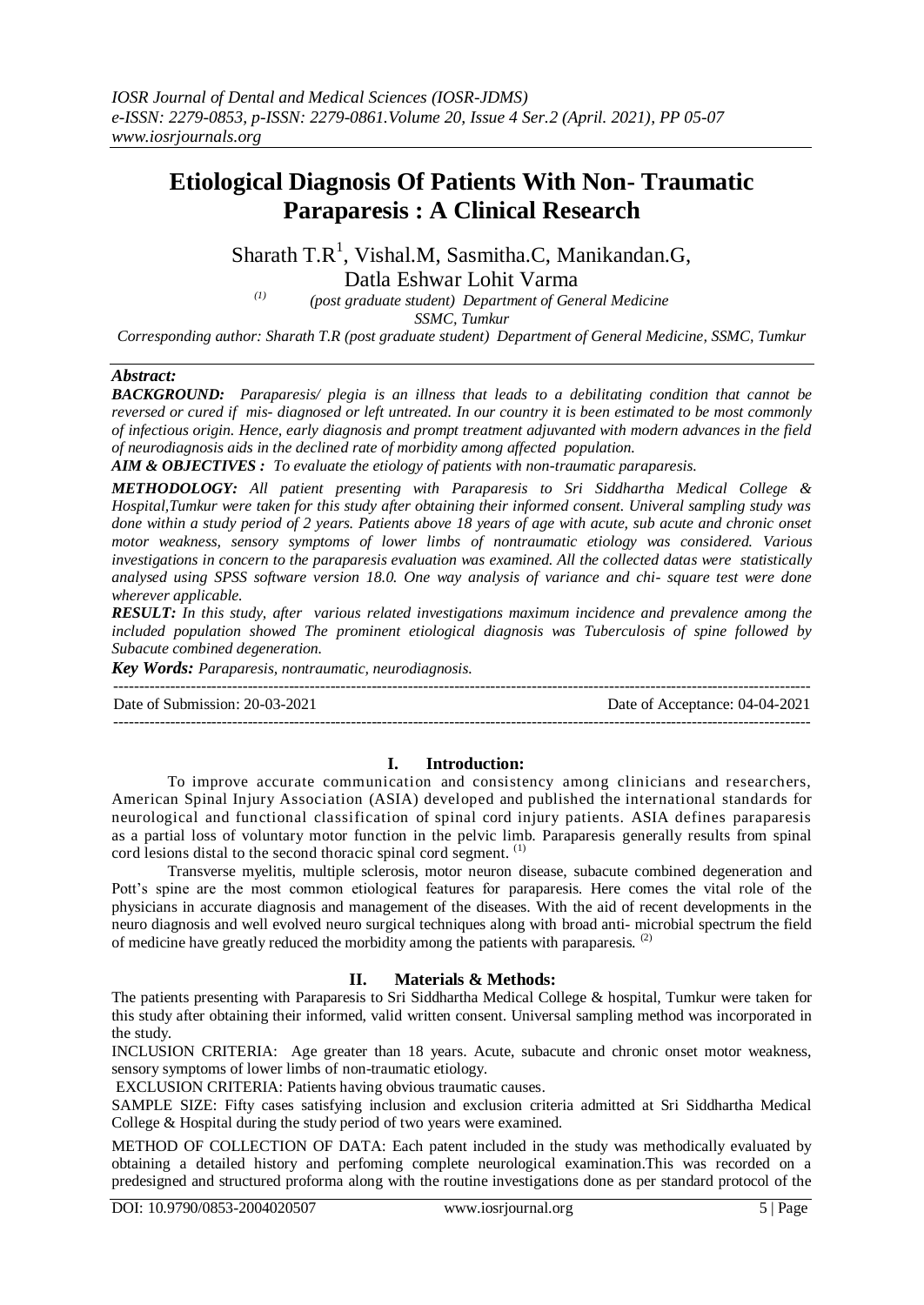unit. The institution's ethical clearance was obtained by submitting the detailed synopsis of the study with all the necessary profoma to the institutional ethical committee board on a discussion forum.

Routine Investigations: Complete blood count with peripheral smear, Blood glucose level, urea & creatinine, Urine routine & microscopy, Chest X-ray, Tuberculin test, ESR, CRP, LFT, USG of abdomen, HIV, VDRL.

Specific Investigations: MRI spine with brain screening, X- ray spine, CSF analysis, nerve conduction studies were examined. All the collected data were statistically analysed using SPSS software version 18.0. 'p- value' was calculated, one way analysis of variance and chi- square test were done wherever applicable.

| TABLE:1                        |                    |                   |
|--------------------------------|--------------------|-------------------|
| <b>ETIOLOGY</b>                | <b>NO OF CASES</b> | <b>PERCENTAGE</b> |
| Tuberculosis of spine          | 22                 | 44                |
| Subacute combined degeration   | 8                  | 16                |
| Disc prolapse                  | 8                  | 16                |
| Transverse myelitis            | 4                  | 8                 |
| Hereditary spastic paraparesis | $\mathfrak{D}$     | 4                 |
| Spinal neoplasms               | $\mathfrak{D}$     | 4                 |
| Hiv myelitis                   | $\mathfrak{D}$     | 4                 |
| TB arachnoiditis               | ↑                  | 4                 |

## **GRAPH 1:**



Tuberculosis of spine (40%) was probable etiology and the commonest cause of non traumatic paraparesis. Subacute combined degeneration was the second commonest cause of the same.

## **IV. Discussion:**

The study comprises of 50 cases of non-traumatic paraparesis of spinal cord origin diagnosed by clinical examination & relevant investigations. The majority of cases belong to age groups between 41 to 50 years (36%) and 31 to 40 years (32%). The youngest was 18 years and oldest was 60years. Among the gender ratio, male preponderance with the female; Male : Female =1.8:0.7 onset of weakness was observed that 60% of